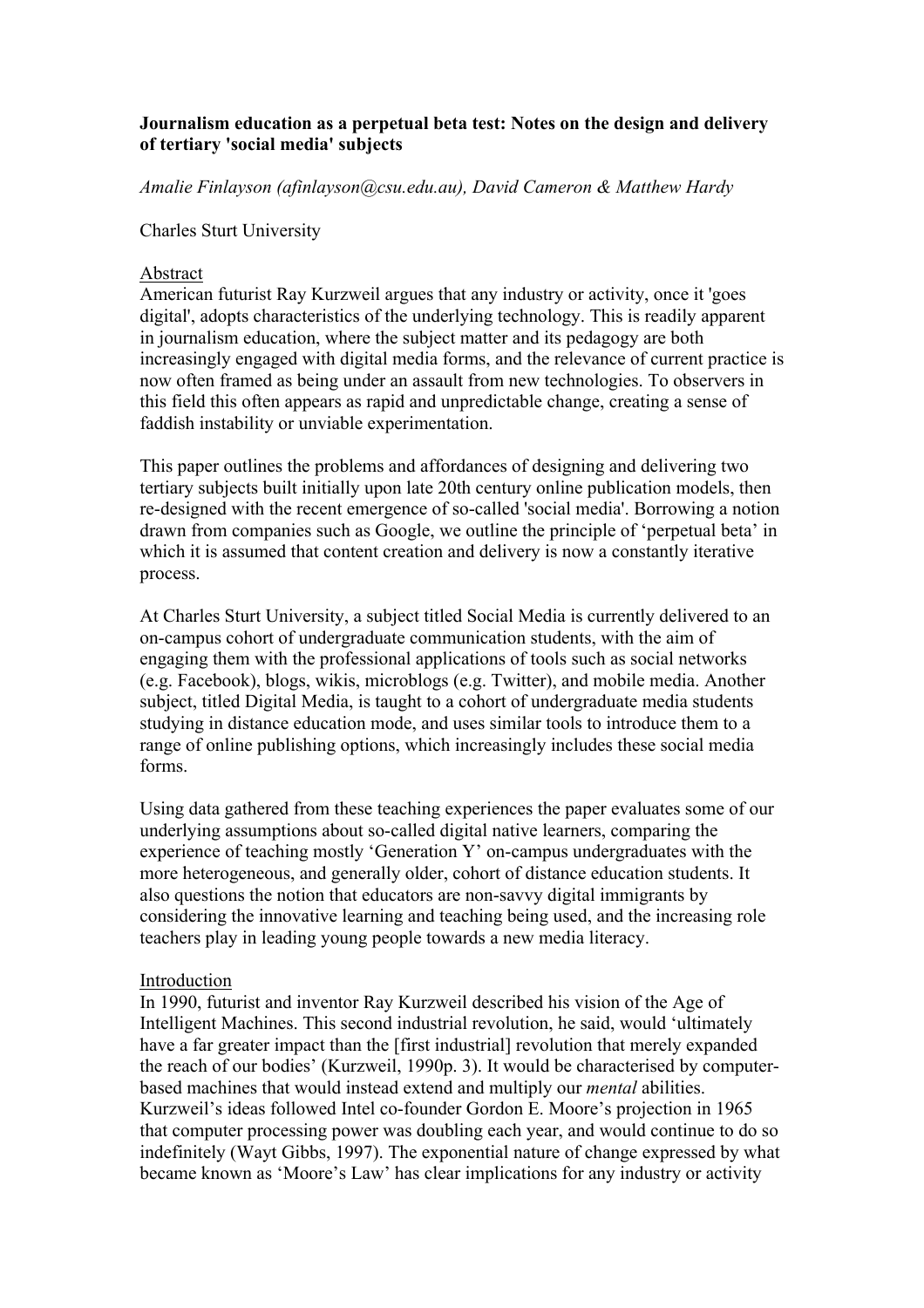that becomes dependant on these computing technologies. In line with both Moore and Kurzweil's predictions, many aspects of modern life in modern industrialised societies - including the news media - are now heavily influenced by networked digital technology. There has been a paradigm shift in the production and consumption of information (Deuze, 2006), marked by the emergence of a new media environment characterised by technological fluidity and frequent innovation, and driven by the exponentially increasing processing power of computers. Online media are now sometimes described as operating in a state of 'perpetual beta': a notion borrowed from the term 'beta version', which is used to describe new software that has been disseminated for evaluation or real-world testing prior to final release. Perpetual beta is a product development approach applied to online technology companies with rapid product research, development and release cycles, such as Google, and suggests that digital content creation and delivery is now a constantly iterative process.

Jarvis observes that these forms of media content creation and delivery can now be described as 'process journalism', or 'journalism as beta' (Jarvis, 2009a). If much journalism is increasingly focussed on constantly iterative networked processes rather than traditional, deadline-based product output models, then arguably current pedagogical models in the area of digital media should also reflect this principle. Educators are pressured to rapidly adapt to change, and to prepare students for a working environment that is itself in a state of flux. As Kurzweil predicted two decades ago: 'the *primary* skill required for employment in the workplace of the future will be the ability to adapt and to continue growing intellectually' (Kurzweil, 1990, p. 428).

Both the Social Media and Digital Media units were designed in such a way that students could learn both practical and conceptual skills around these topics as applied to communication professionals, with staff continually updating the content and delivery of these subjects so as to stay aligned with the changes in the communication industries they were referencing.

As such, both subjects were delivered in a 'perpetual beta' mode. Anything that exists in a state of perpetual beta, so the accepted wisdom goes, is 'developed in the open, with new features slipstreamed in on a monthly, weekly, or even daily basis' (O'Reilly, 2005).

In teaching Generation Y about digital media at tertiary level, both content and delivery need to not only be completely overhauled every year, but new features and content need to be integrated throughout the session on a monthly, weekly or daily basis, as described in the perpetual beta model.

### Methodology

This paper is based on observations of two tertiary subjects, Social Media and Digital Media, delivered at an Australian regional university in autumn (February – June) 2009 and spring (July – December) 2008 respectively. Social Media is a compulsory subject for on-campus undergraduate journalism students, and an elective option for on-campus public relations majors. Digital Media is a compulsory subject for undergraduate students studying media communications in a distance education mode. The research refers to observations of student interaction with the subject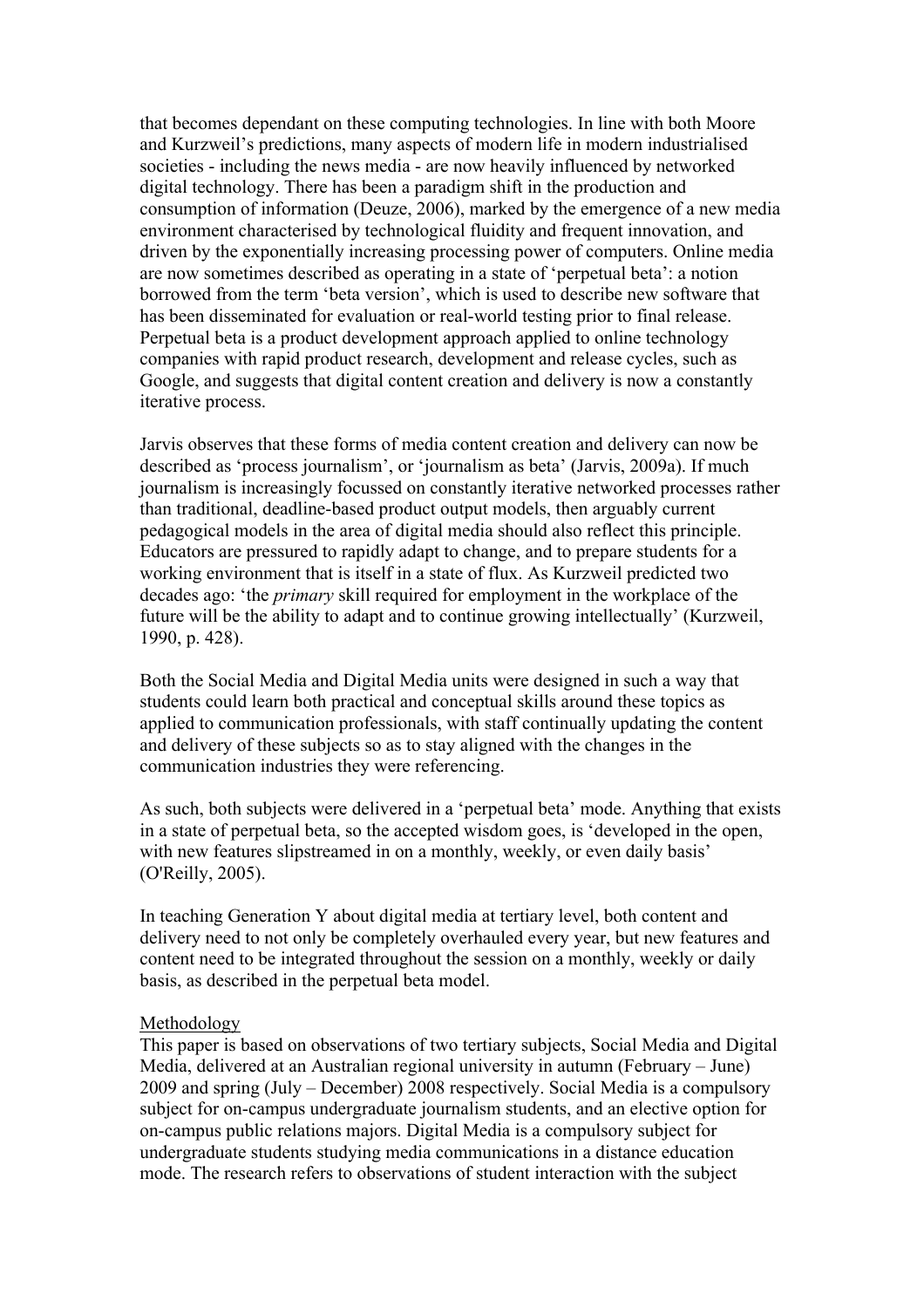matter and online learning and teaching tools, as well as statistics and comments generated by voluntary student evaluations of the subjects and reflections on assessment tasks.

The paper also explores preconceptions about Generation Y and their interaction with digital tools and concepts associated with the delivery of tertiary courses in digital media. As such, it can be seen as an autoethnographic inquiry into how students interacted with the design and delivery of two tertiary subjects built initially upon late 20th century online publication models, then redesigned with the recent emergence of so-called 'Web 2.0' and 'social media' technologies.

### Journalism education

The relevance of current practice in teaching journalism in the digital age is often framed as being increasingly under assault from new technology, for example:

> 'With university education, we can no longer train print journalists, or radio or TV journalists, or photojournalists; today, these are all pieces of a larger pie we call multimedia journalists. … Boom! That's the sound heard as journalism schools blow up their curriculum.' (Idsvoog, 2007, p. 7)

This violent analogy reflects the fact that many observers in the industry and in tertiary education see this increasing pace of change and introduction of new media forms as a sudden and potentially catastrophic assault on pre-internet media forms such as newspapers, magazines, TV and radio. This is particularly the case in the commercial sector, where advertising-based revenue models are widely considered to have collapsed, and so-called free citizen-media and self-publishing by organisations and public relations are perceived as a challenge to the work of paid journalists. Idsvoog proposes that the change is inevitable, and that both the workers and educators in this new media world must adapt, or die of irrelevance. But he also makes the common argument that this change should be managed in conjunction with, not at the expense of, the continued focus on the core journalism skills that should reside at the hub of all tertiary communication education programs. He states:

> 'Students [still] need to learn how to secure and dig through documents, to comprehensively prepare for interviews, to determine whether a story holds up to tough scrutiny or loses its legs as more information is gathered and assessed, and to appreciate what journalism is and why it matters.' (Idsvoog, 2007, p. 9)

Just as every other institution that is driven by the pace of technological chance is facing fundamental challenges, so is education. Journalism schools need to rethink their place in educating the journalists of the future. Communication curricula must think outside the square of traditional pedagogical model delivery, and strive to be more creative and open to change, to reflect the state of the industry they are sending their graduates into.

Jarvis takes this a step further, imagining a new educational ecology: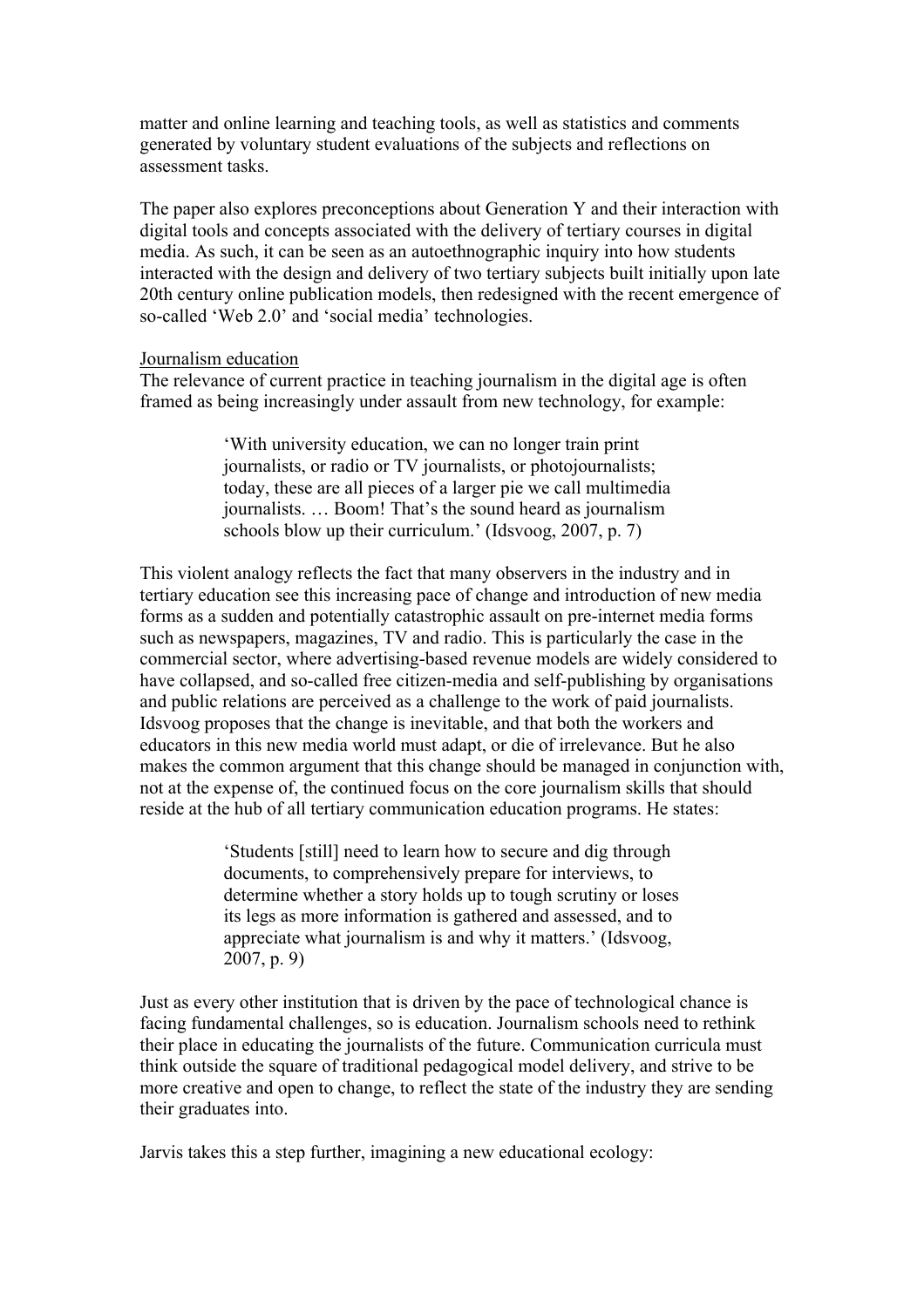' … where courses are collaborative and public, where creativity is nurtured as Google nurtures it, where making mistakes well is valued over sameness and safety, where education continues long past age 21, where tests and degrees matter less than one's own portfolio of work, where the gift economy may turn anyone with knowledge into teachers, where the skills of research and reasoning and scepticism are valued over the skills of memorisation and calculation, and where universities teach an abundance of knowledge to those who want it rather than manage a scarcity of seats in a class.' (Jarvis, 2009b, p. 211)

While some of Jarvis' utopian imaginings seem impracticable in today's resourcepoor tertiary education system, his ideas hold some relevance. Teachers of digital media must themselves be, or become, highly literate in the digital environment, staying one step ahead of their Generation Y students. It is important to note at this juncture, however, that in teaching Social Media and Digital Media, it has become evident that Generation Y are not all as digitally literate as they are generally perceived.

### Assumptions about Gen Y students

Students belonging to Generation Y have been characterised as 'digital natives', a term made famous by Rupert Murdoch in a speech to the American Society of Newspaper Editors in 2005, but which was first popularised by business trainer Mark Prensky in his book *Digital Game-based Learning* (Prensky, 2001). Although some of Prensky's research assumptions have since been questioned, the concept of a generation gap between the learning and teaching generations has gained popular currency.

In his speech, Murdoch outlined his vision of the impact of technology on the media industry, and described the complacency, up to that point, of many in the field, including himself, who could be described as 'digital immigrants' as opposed to the digital natives of the new generation (Murdoch, 2005):

> 'I wasn't weaned on the web, nor coddled on a computer. Instead, I grew up in a highly centralised world where news and information were tightly controlled by a few editors, who deemed to tell us what we could and should know […] The peculiar challenge then, is for us digital immigrants … to apply a digital mindset to a set of challenges that we unfortunately have limited to no first-hand experience dealing with.' (Murdoch, 2005)

In 2005, Charles Sturt University (CSU) surveyed students in the first week of their first year of Communication studies. This group of students could be assumed to fit squarely within the 'native' category in terms of age. Furthermore, it could be postulated that this cohort might be more greatly immersed in digital culture than their peers elsewhere, given they had opted to take an undergraduate degree that focused on communication and the technologies surrounding it.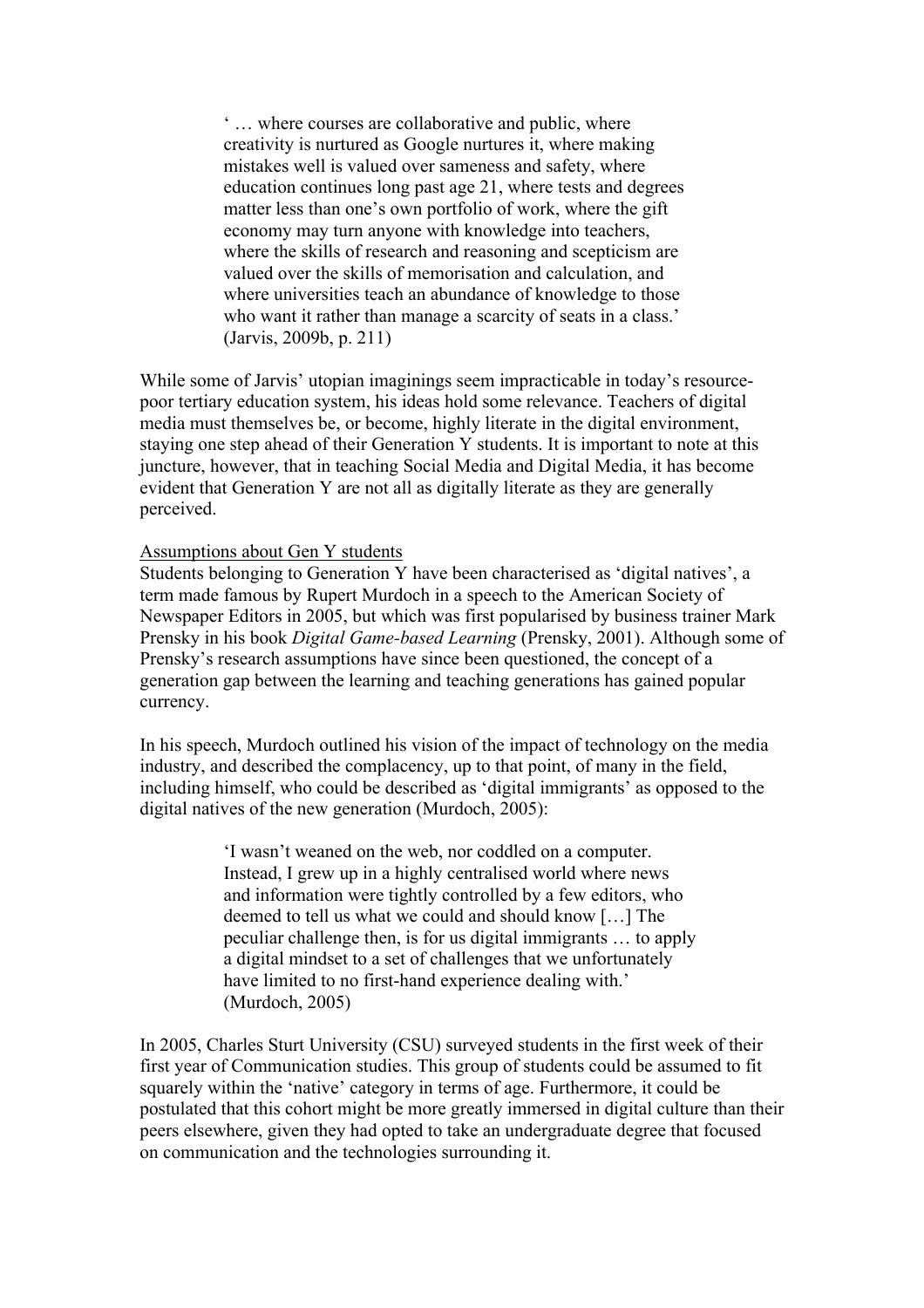In the study, Cameron reported that the CSU survey showed broadly similar patterns of computer ownership to the Australian population in general (Cameron, 2005). This meant that about 21% of students reported not having their own computer (although they still would have access to the university's centralised computing facilities).

When students were asked to rate themselves as to their skill levels with various software and devices, a similar pattern to the findings of Kennedy et al (Kennedy, Judd, Churchward, Gray, & Krause, 2008) emerged. That is to say, whilst most students rated themselves very skilled with the more ubiquitous tools (word processing, email, web browsing), there was a markedly lesser degree of familiarity with the more complex digital tasks such as desktop publishing, web design and video editing software. For these latter two tasks, most students reported that they had never used these technologies.

This challenge, by default, therefore also applies to digital media education. In 2009 though, teaching digital journalism to a cohort that is largely Generation Y, we found that the term 'digital native' is not one that could be applied to everyone in the group. In fact, we as educators were often more 'native' in this area than many of the students, quite a number of whom described themselves in writing as 'digital immigrants', and who had considerable difficulty operating even the most simple of web tools and grasping basic theoretical concepts, and expressed trepidation at the beginning of the session and throughout about undertaking studies in this area.

> 'Ok, I'm just going to come out and say it ... this subject makes me nervous!' *Social Media student blog, Feb 25, 2009*

'I am still on my L-plates when it comes to social media.' *Social Media student blog, April 8, 2009*

Of course, this trepidation and lack of identification with the stereotypes commonly attributed to Generation Y is not something shared by the entire cohort in each group. A significant number of students did, of course, fit the mould of the tech-savvy 'digital native' and possessed both the skills and the theoretical sensitivity to perform exceptionally well in class, and were able to express this:

> 'It's because we've grown up with mobiles and computers. They may have been in the early stages when we first saw them, but we were only young then as well. We've grown up with technology, and technology has grown up with us, becoming more advanced as we became older and more capable of understanding how to use it.' *Social Media student blog, March 10, 2009*

In considering both these positions, the challenge then for educators is to design and implement pedagogical models and curriculum content that continues to be relevant in the fluid and constantly changing digital media landscape, and caters for the requirements of a cohort with hugely varying technical and theoretical aptitude.

Our approach to teaching digital/social media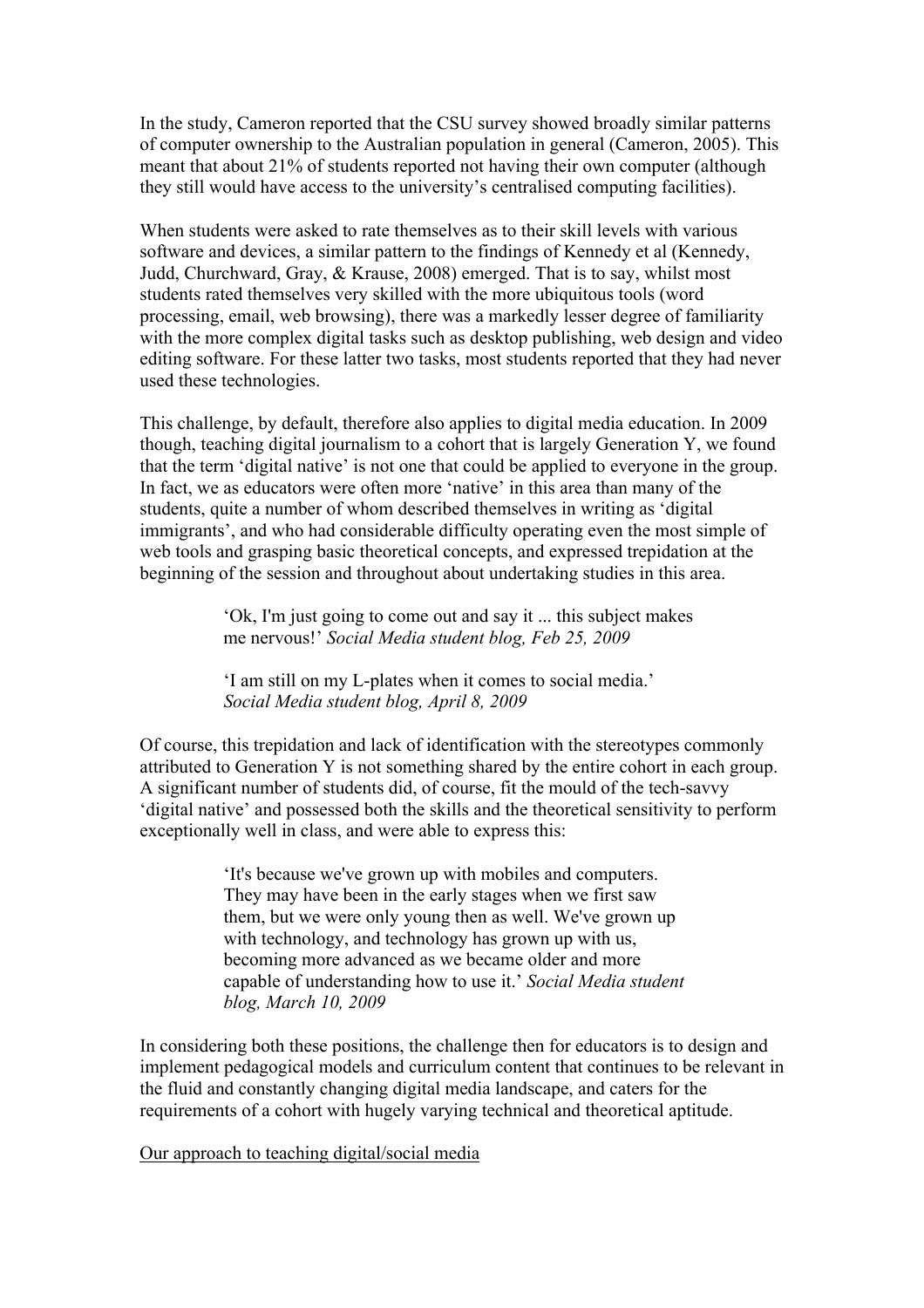# *Case1: Introducing students to a wiki*

Social Media was designed to engage students both practically and theoretically with the specialised applications of tools such as social networks (e.g. Facebook), blogs, wikis, microblogs (e.g. Twitter), and mobile media. The 2009 class of 81 students was introduced to concepts and practice around social media, new media literacy and civic engagement, learning computer-assisted reporting skills and engaging with theoretical issues concerning online information production. Both tutors and students utilised the CSU virtual learning environment, CSU Interact, extensively throughout the session. This is based on the open source Sakai software (http://sakaiproject.org/portal).

Social Media students were required to complete three assessment items via the CSU Interact environment: a social media news gathering and reporting assignment which they submitted electronically on a wiki; an individual reflective blog which they were required to work on throughout the session; and an electronic portfolio where they were required to present an interactive and current online guide to one (randomly assigned) theme of social media. Throughout the session, tutorials and workshops focused on both theoretical and practical approaches to the themes of identity, networked publics, credibility and authenticity, mobile media and civic engagement.

The wiki-based social media news assignment was designed as a way for the class to keep up with the latest developments in social media and to explore open-source wiki editing. Students were given some conceptual grounding on wikis throughout the session, and provided with a formatting guide, a template and an example. In keeping with the principle that these media forms have relatively low technical barriers to participation (Jenkins, 2006), the students were encouraged to explore the process of posting the content online. However tutors were available to help students who needed advice or practical tips, and were able to work with individuals during timetabled face to face workshops as well.

Voluntary subject evaluation forms from Social Media students indicate that despite the fact that wikis are a very widely recognised component of online content delivery and dissemination (i.e. Wikipedia), and the fact that the formatting guide, template and example were provided, some students found this a very difficult task and approached this very much from a 'digital immigrant' mindset.

Figure 1 illustrates student responses (*n*=19) to the statement 'the use of the Wiki assisted [their] learning in the subject'. While most respondents agree the tool was a positive factor in their experience, 32% were uncertain, disagreed or strongly disagreed with the idea that use of the wiki helped their learning.



*(Figure 1) Student feedback on wikis and learning in Social Media.*

Figure 2 also illustrates how the limited functionality of the CSU Interact wiki tool is reflected in student evaluations of the exercise overall. While 50% of respondents felt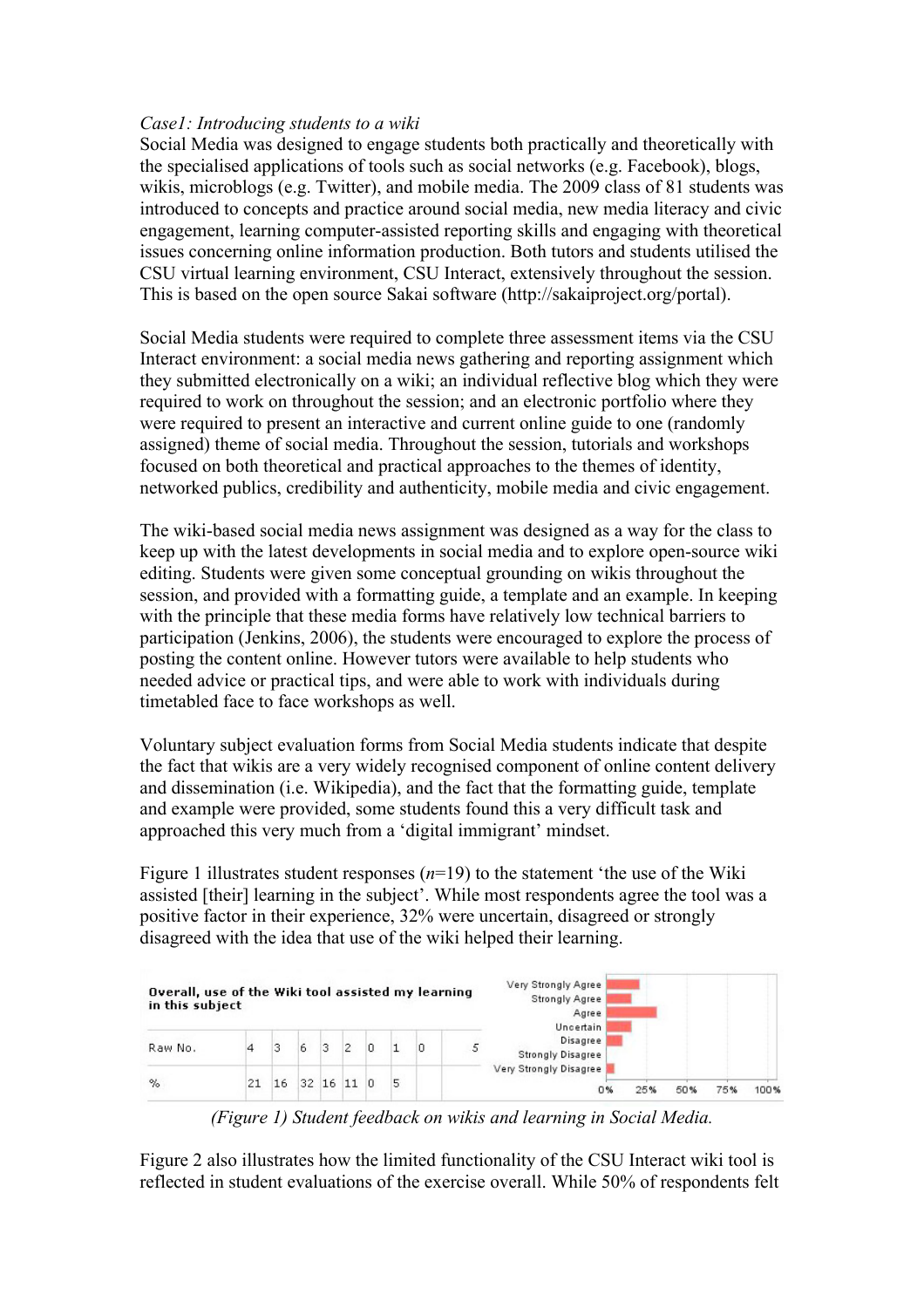the tool was sufficient for the task, 16% were unsure about the formatting options, while 16% felt the tool did not give them the options they wanted. Given that students were being encouraged to demonstrate online publishing skills, these neutral or negative responses to the functionality of the specified tool must be noted.

| The formatting options available in the Wiki tool<br>were sufficient for my needs |    |    |    |   |           |   | Very Strongly Agree<br><b>Strongly Agree</b><br>Agree<br>Uncertain |   |      |                                      |      |     |     |      |
|-----------------------------------------------------------------------------------|----|----|----|---|-----------|---|--------------------------------------------------------------------|---|------|--------------------------------------|------|-----|-----|------|
| Raw No.                                                                           | 5  | 3  | 5  | з | 2         | 0 |                                                                    | Ю | 5.11 | Disagree<br><b>Strongly Disagree</b> |      |     |     |      |
| %                                                                                 | 26 | 16 | 26 |   | $16$ 11 0 |   | 5                                                                  |   |      | Very Strongly Disagree<br>0%         | 25 % | 50% | 75% | 100% |

*(Figure 2) Student feedback on Wiki formatting options.*

These negative responses were supported by commentary produced by students on their blogs, in their reflection on the wiki component of their assessment.

> 'Before last week, I can honestly say I'd never even used a wiki before. I think most people working on the news bulletin this week would be the same, and we've just scraped by using our commonsense and just trying things out to see if they worked.' *Social Media, March 3, 2009*

There was, however, some positive feedback from students about using this method of allowing students to 'feel' their way around posting content on the Wiki.

> 'Not only did it broaden my knowledge of social media new [sic], it also gave me a better understanding of how to operate the wiki … I'm sure knowing how to operate it is useful knowledge to have for those of us who may get in to online news.' *Social Media, May 8, 2009*

While many students did manage to negotiate their way through formatting their work on the wiki and produced work that met the upper end of the marking criteria, it was clear that using publishing technology of this sort did not come naturally to quite a few students. This may be an argument for producing a how-to guide for those that need it next time, in the next iteration of the 'perpetual beta' Social Media education model.

2008 marked the first time a wiki was used with the Digital Media subject in an attempt to foster greater collaboration amongst the distance education mode students, the majority of whom have no face to face contact with staff or peers during their studies. Contributing to the wiki was not a compulsory element of this subject, but the intention of the subject co-ordinator was to encourage students to add links or information they found relevant or interesting, thus co-editing the overall course material.

Despite repeated exhortations via the online subject forum that the wiki was for both teacher and student contributions, not a single student (out of 49 enrolled) contributed to it in any form. When discussing this via the subject forum, the general opinion of students was that they did not feel comfortable with adding content via the wiki tool.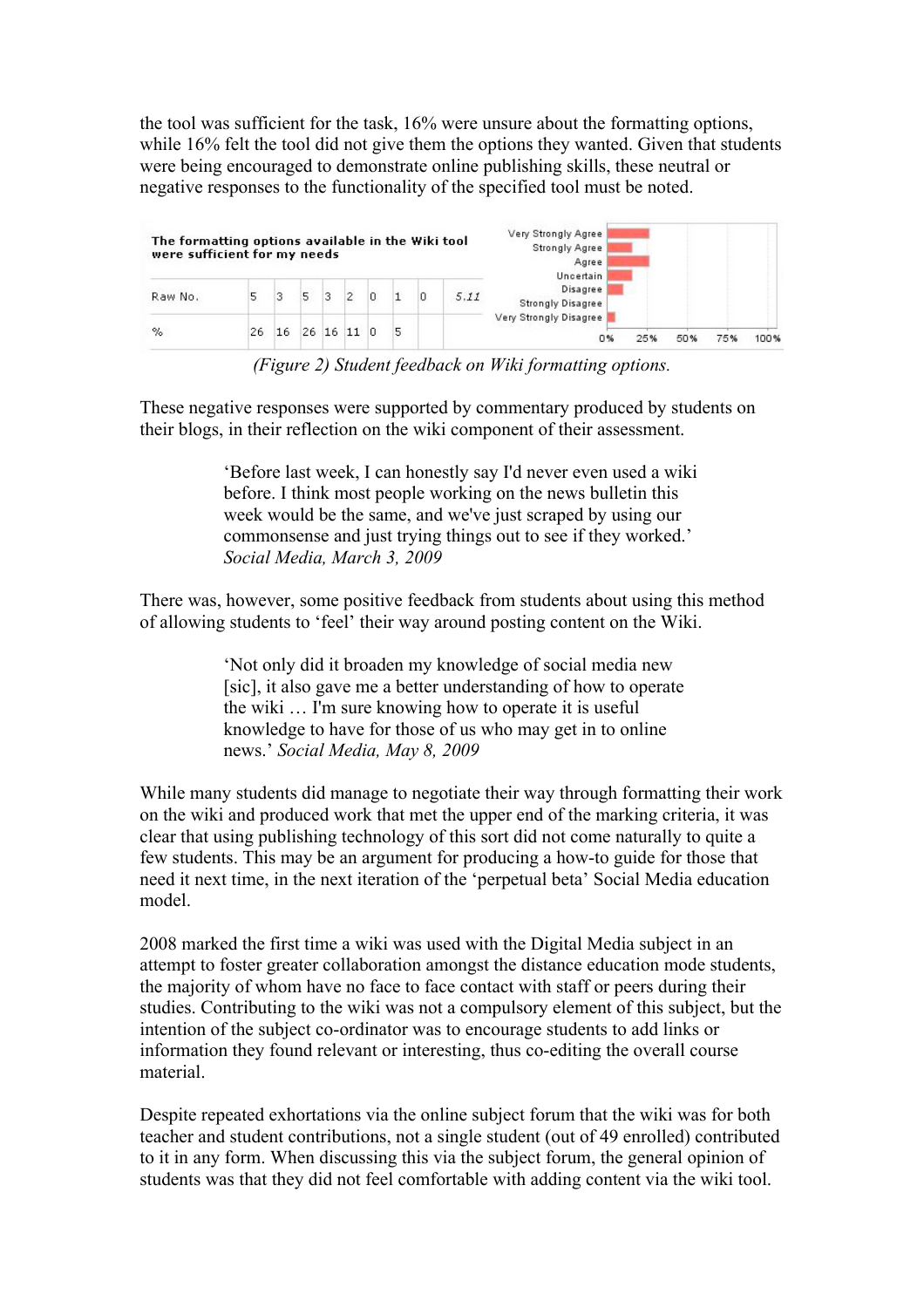Either they felt they did not have sufficient authority to suggest content for the rest of the class, or they were nervous about adding something that could be 'wrong'. Another reason given was 'no desire' – that is, students were going there to seek information for themselves rather than offer it to others. Potentially the voluntary nature of the wiki gave little incentive for students to take the time to contribute.

Students in Digital Media reported that this attitude towards the subject wiki paralleled their experience with public resources like Wikipedia. Just as was demonstrated in their assignments and experiences with sites like YouTube, students reported they used Wikipedia to find material of interest to them personally, but felt no need to offer their own input. They also reported that they felt discouraged by their lack of knowledge about wiki editing, the perceived rules, or the risk of looking silly in front of others.

This lack of familiarity with the wiki concept in both Social Media and Digital Media is reflected in research such as that by Kennedy et al (Kennedy et al., 2008), who found that 81.6% of their student respondents had never contributed to a wiki. This practical experience with wikis is in conflict with the assumption that because Wikipedia is a popular site, the average internet user or 'digital native' is comfortable contributing to it. While it is intended that future adaptations of Digital Media will include a module about wiki editing and their use as an epistemological tool, erstwhile intentions of making wiki contributions a major assessment element of the unit (in a similar manner to that described by Bruns  $&$  Humphreys (2007)) are currently being reviewed whilst the best approach to implementing this for distance students is being contemplated.

### *Case 2: Introducing students to self-publishing tools*

Digital Media is focussed on the use of digital media for storytelling, the way that user-generated media can be presented on the internet and what impact this has on a range of communication industries. The central assessment task is to create a piece of original journalistic work and upload it onto a public site, such as Flickr, YouTube, PRX or similar. The parameters for the assessment are quite open-ended to allow for the widely varying life situations of the distance students and their more limited access to equipment and software.

Amongst the students, the level of skill at producing the actual digital content is highly variable and ranges from the neophyte to the professional. The Bachelor of Media Communication degree does not accept recent school-leavers, and some students in Digital Media may actually already be working as media producers, for example graphic designers or video producers. However, whatever degree of production skill is evidenced, the students' level of experience in uploading the finished content to a public site is almost universally low. Through a reflective journal type exercise, the vast majority of students report that this is their first attempt at contributing content to these types of sites. Most students are familiar with the sites themselves, but the overwhelming tendency seems to be one of consumption rather than production.

In their reports, a common frustration expressed by the students is in solving the technical issues involved in uploading content. For example, how to get a photo essay to display in the right order on Flickr. The surprising aspect of this is that many of the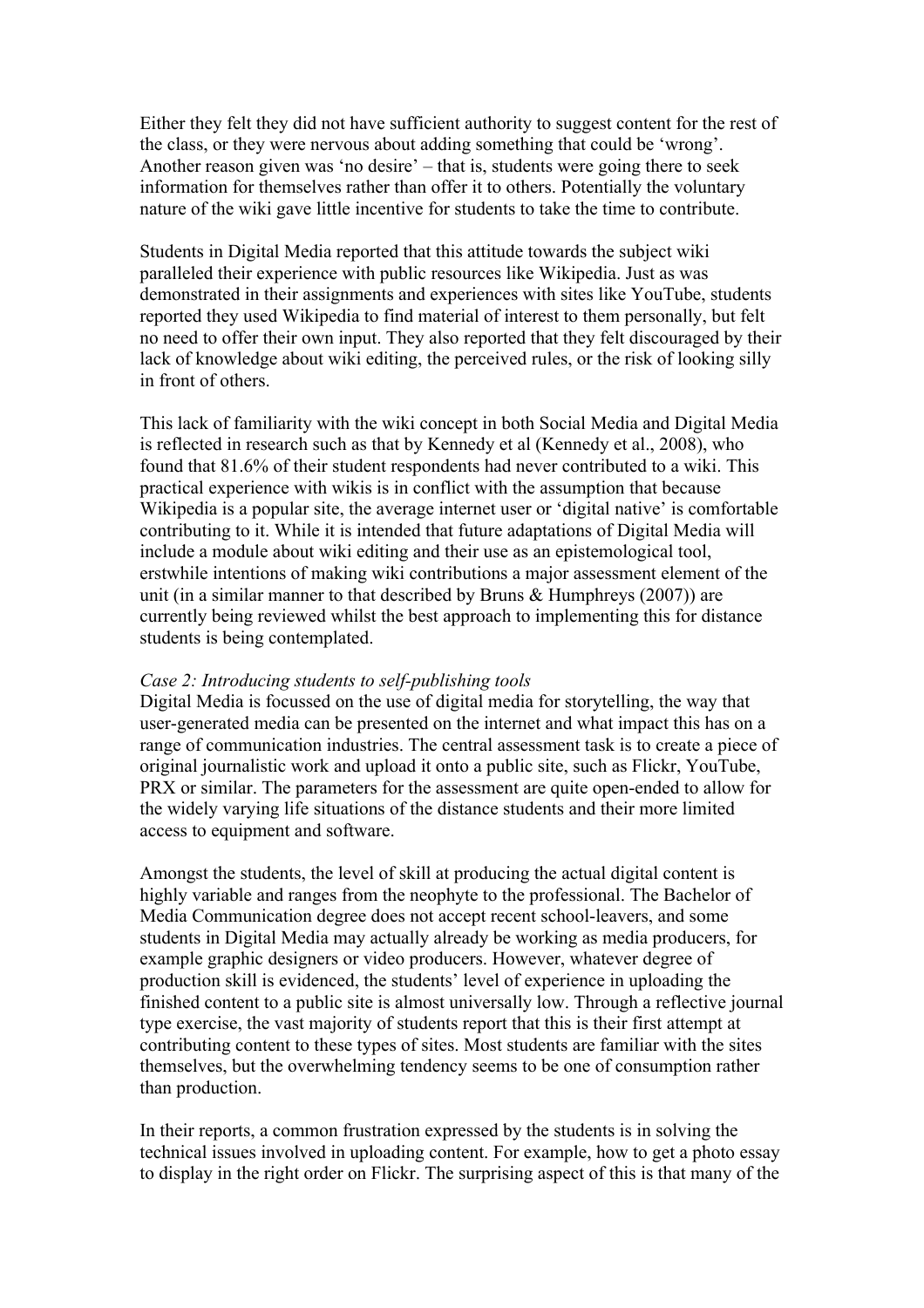problems that students describe are addressed in the Help or FAQ sections of the sites they are trying to work with, yet few seem to even realise this avenue is there, let alone make use of it. For the teacher, it would seem that pointing out such self-help resources is an important scaffolding element of using such sites in assessment. This was initially overlooked in Digital Media subject materials but has been addressed in subsequent iterations.

By comparison, Social Media uses the social media publishing tools contained within the CSU Interact virtual learning environment. In general, these students seemed to find the blog a useful learning and assessment tool. Students were encouraged to post regularly throughout the session, and were encouraged to post both practical workshop exercises and tutorial notes on their blogs, reflecting on the fortnightly themes, as a precursor to working on their portfolio assignment at the end of the session.

The blogging assignment was designed to allow students to further extend their skills and practical literacy in the field of online media, and encourage them to conduct their own research into particular areas within the themes that particularly interested them. At all times they were encouraged to develop and follow their curiosity with research and reasoning when they recognised what they didn't know, form questions, seek answers, and learn how to judge them and their sources (Kennedy et al., 2008).

Quantitative feedback showed that most respondents found that the blog tool was an easy platform for the creation of this type of content, as shown in Figure 4.

| The Blog tool allowed me to easily create a useful<br>diary/log |    |    |    |   |   |  |   |   |      | Very Strongly Agree<br><b>Strongly Agree</b><br>Agree<br><b>Uncertain</b> |     |     |     |      |
|-----------------------------------------------------------------|----|----|----|---|---|--|---|---|------|---------------------------------------------------------------------------|-----|-----|-----|------|
| Raw No.                                                         |    | 5  | 6  |   | 0 |  | 0 | 0 | 5.95 | Disagree<br><b>Strongly Disagree</b>                                      |     |     |     |      |
| $\%$                                                            | 37 | 26 | 32 | 5 | 0 |  | 0 |   |      | Very Strongly Disagree<br>0%                                              | 25% | 50% | 75% | 100% |

*(Figure 4) Student feedback on the Blog tool.*

Qualitative feedback supported this, highlighting the usefulness of the blogging assignment, and reinforcing that in the perpetual beta of Social Media, a blogging assignment is worth retaining as part of the learning and assessment process.

> 'I have especially enjoyed the blogging aspect of the subject. I have found that being able to blog at our own discretion is a really good assessable idea because you can gradually build up your blogs instead of rushing to get them done like you would with a normal written assessment.' *Social Media, student blog, June 8, 2009*

Finally, for the major portfolio assignment, students were required to imagine themselves as social media experts, presenting an overview to a group of people who are not very knowledgeable about social media, but who are otherwise educated media professionals, on one of the aforementioned themes. Students were required to produce content that was rich in links, images, and interactive elements. Students were deliberately given fairly open-ended guidelines, once again in an attempt to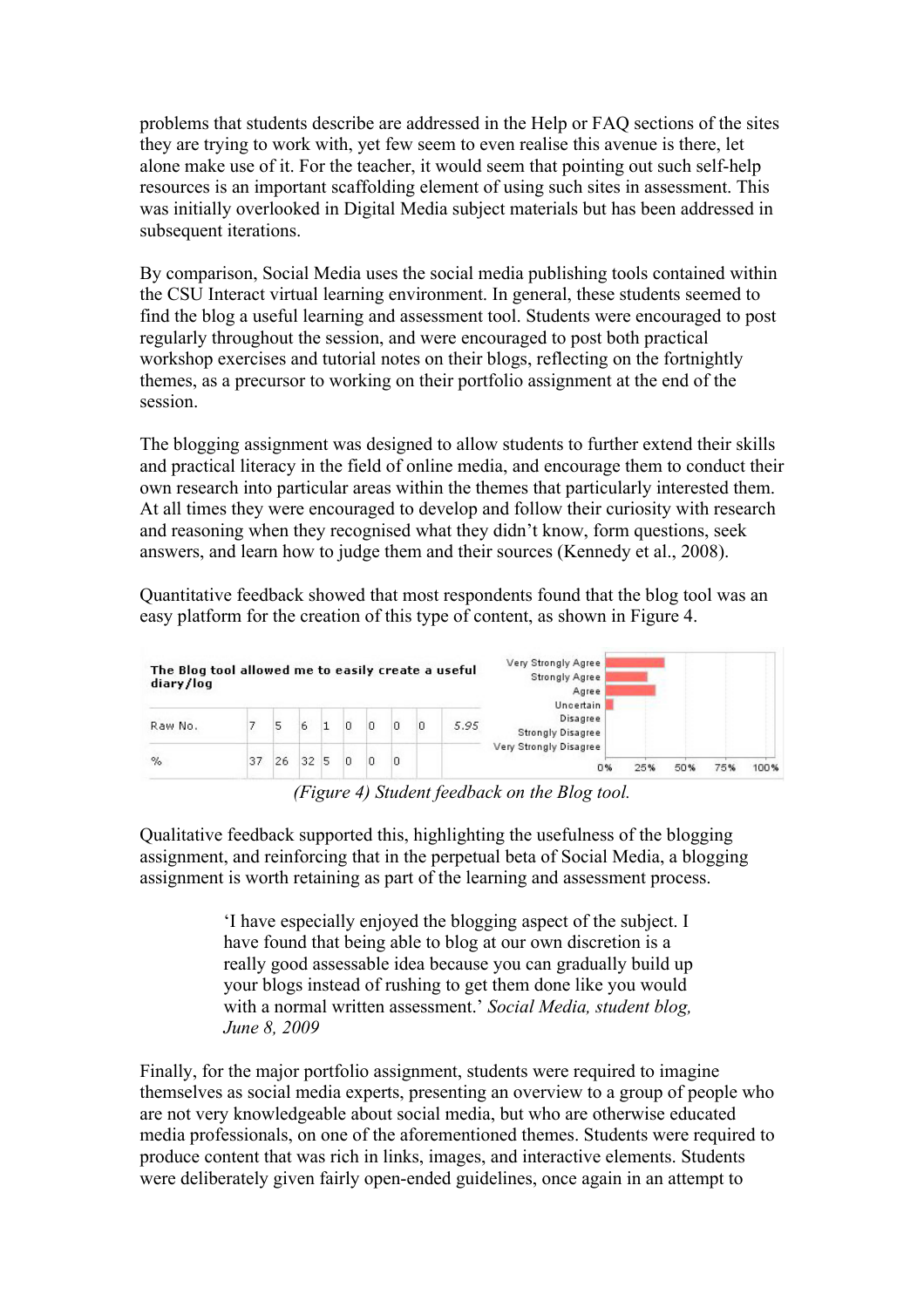foster their creativity and curiosity, and encourage them to extend their practical skills in using the web to find relevant information and media.

While some students found this lack of highly-specific guidelines induced anxiety, some found it liberating, and both of these were reflected in students' evaluative reports. Overall, most students produced excellent work in this assignment, despite the anxiety some had expressed.

> 'I was rather intimidated by the ambiguous guidelines for this assignment. The unidentified word limit and the imagined audience made me anxious.' *Social Media Portfolio evaluation report, June 2009* (NB – this student was actually awarded a distinction for their portfolio task!)

Others were much more positive and seemingly comfortable with the task.

'I have enjoyed putting together this presentation, and feel it has reinforced my knowledge in the area. It has also given me an opportunity to reflect on the information I have taken from this subject and what I now know about Mobile Media AND Social Media as a whole.' *Social Media Portfolio evaluation report, June 2009*

The extremes evident in student responses indicate perhaps that either more instruction needs to be given, or that students could perhaps be given a choice: students who are more familiar with technology could be given a more open-ended assessment option where their creativity was fostered; and those less comfortable in this area could follow a highly prescriptive formula for completing such an assignment.

# **Conclusion**

Digital media is an industry which, as it is bounded and driven by new technology, is subject to a quickening pace of change. This change is seen by many as one that undermines and threatens current journalistic subject matter and pedagogy, and is framed in the academic literature as such.

Educators in the field of digital media must also address this paradigm shift, by creating pedagogical modules that reflect the industry for which they are training students by being characterised by technological fluidity and constant innovation – the notion of education in 'perpetual beta'.

This is not without its challenges, as it posits that there is no accepted method of teaching students in this area. The challenges inherent in this are added to by the fact that the accepted wisdom about the Generation Y-era students is not completely correct. In a cohort of students of this demographic, as observed in student performance and evaluation of the design and delivery of two tertiary modules, there are a significant number of them that do not identify as 'digital natives', but instead as